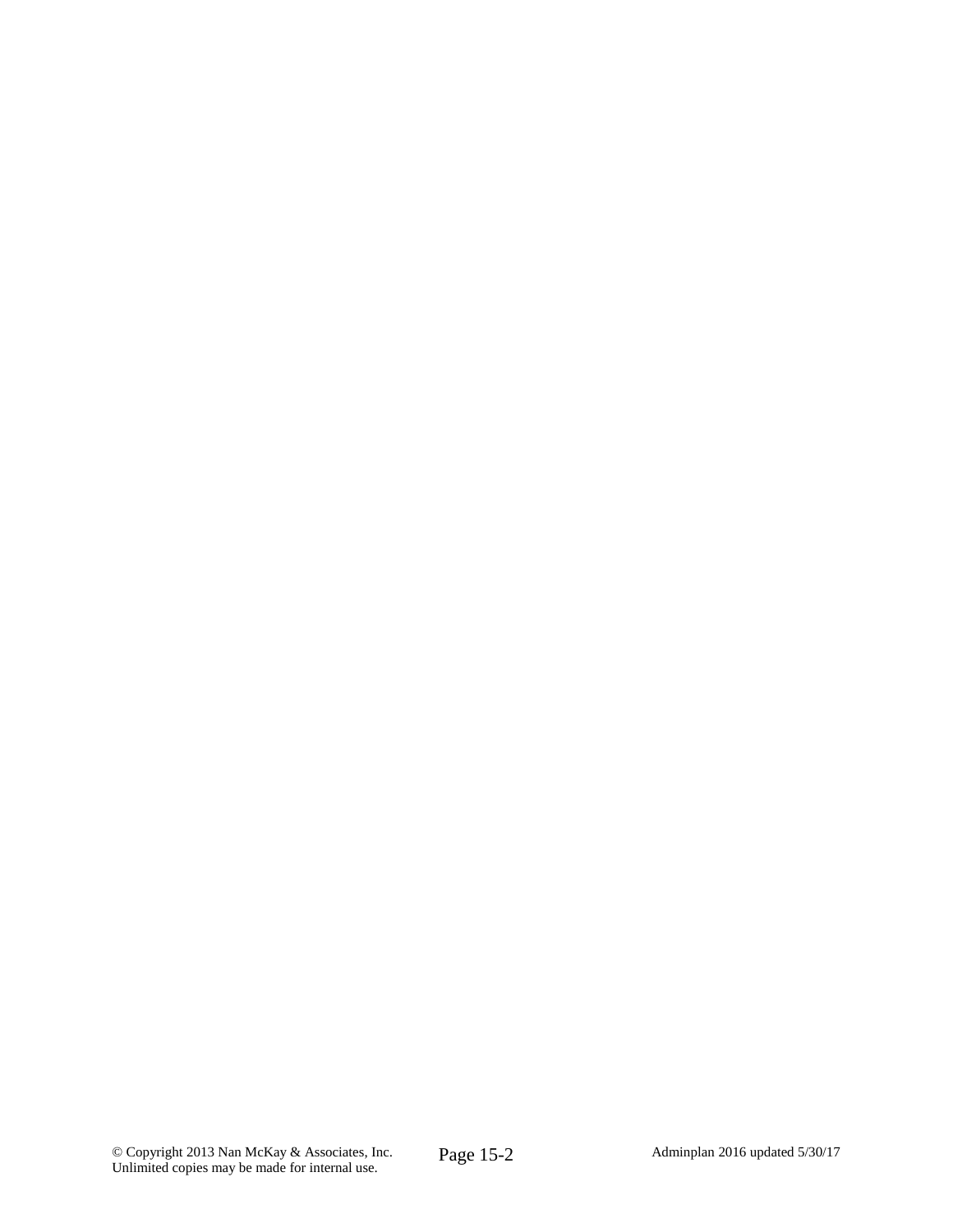# **PART I: SINGLE ROOM OCCUPANCY**

[24 CFR 982.602 through 982.605]

# **15-I.A. OVERVIEW**

A single room occupancy (SRO) unit provides living and sleeping space for the exclusive use of the occupant but requires the occupant to share sanitary and/or food preparation facilities with others. More than one person may not occupy an SRO unit. HCV regulations do not limit the number of units in an SRO facility, but the size of a facility may be limited by local ordinances.

When providing HCV assistance in an SRO unit, a separate lease and HAP contract are executed for each assisted person, and the standard form of the HAP contract is used.

# **15-I.B. PAYMENT STANDARD, UTILITY ALLOWANCE, AND HAP CALCULATION**

The payment standard for SRO housing is 75 percent of the zero-bedroom payment standard amount on the PHA's payment standard schedule.

The utility allowance for an assisted person residing in SRO housing is 75 percent of the zerobedroom utility allowance.

The HAP for an assisted occupant in an SRO facility is the lower of the SRO payment standard amount minus the TTP or the gross rent for the unit minus the TTP.

# **15-I.C. HOUSING QUALITY STANDARDS (HQS)**

HQS requirements described in Chapter 8 apply to SRO housing except as modified below.

- *Access*: Access doors to the SRO unit must have working locks for privacy. The occupant must be able to access the unit without going through any other unit. Each unit must have immediate access to two or more approved means of exit from the building, appropriately marked and leading to safe and open space at ground level. The SRO unit must also have any other means of exit required by State or local law.
- *Fire Safety*: All SRO facilities must have a sprinkler system that protects major spaces. "Major spaces" are defined as hallways, common areas, and any other areas specified in local fire, building, or safety codes. SROs must also have hard-wired smoke detectors, and any other fire and safety equipment required by state or local law.

Sanitary facilities and space and security standards must meet local code requirements for SRO housing. In the absence of local code standards the requirements discussed below apply [24 CFR 982.605].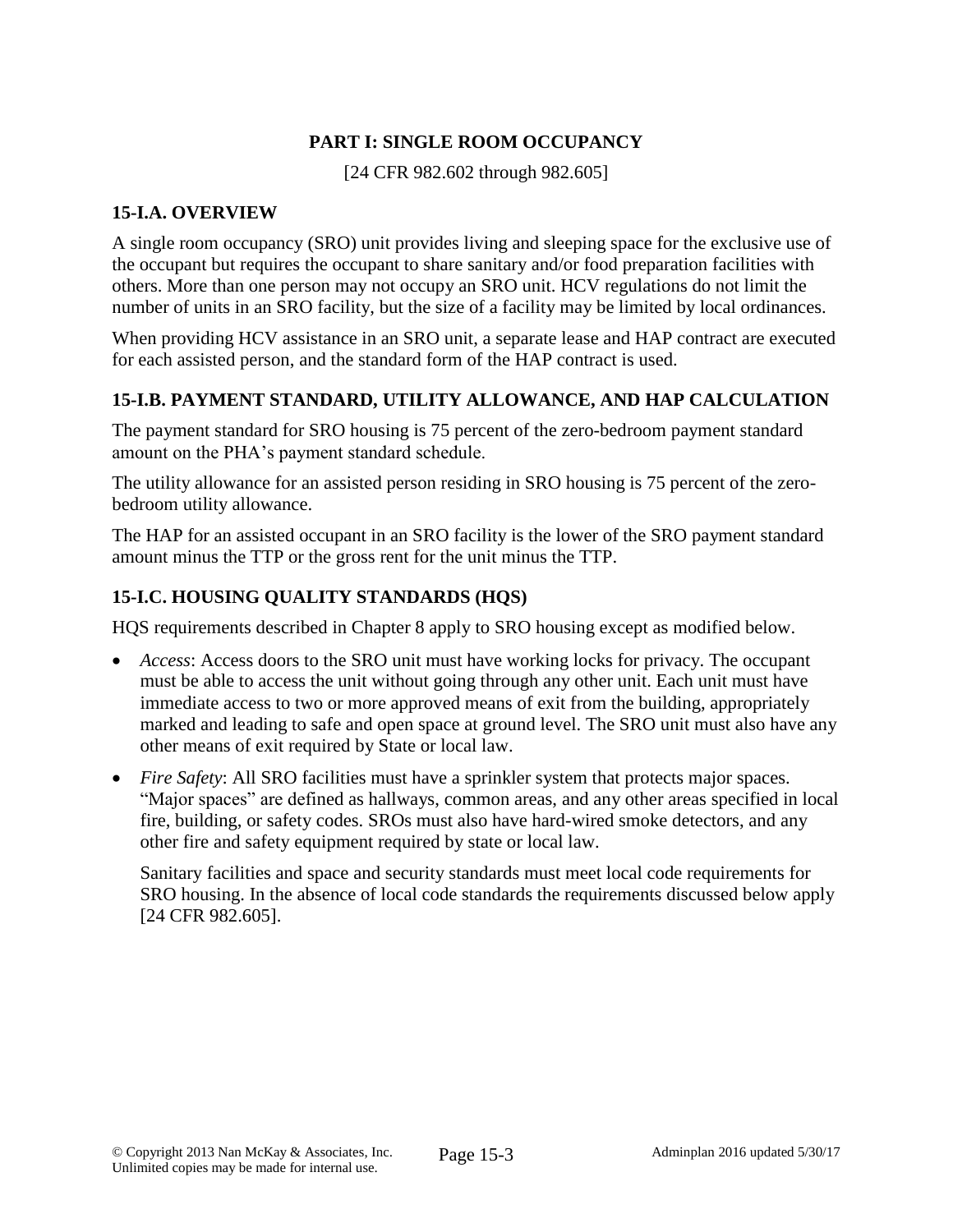- *Sanitary Facilities*: At least one flush toilet that can be used in privacy, a lavatory basin, and a bathtub or shower in proper operating condition must be provided for each six persons (or fewer) residing in the SRO facility. If the SRO units are leased only to men, flush urinals may be substituted for up to one half of the required number of toilets. Sanitary facilities must be reasonably accessible from a common hall or passageway, and may not be located more than one floor above or below the SRO unit. They may not be located below grade unless the SRO units are located on that level.
- *Space and Security*: An SRO unit must contain at least 110 square feet of floor space, and at least four square feet of closet space with an unobstructed height of at least five feet, for use by the occupant. If the closet space is less than four square feet, the habitable floor space in the SRO unit must be increased by the amount of the deficiency. Exterior doors and windows accessible from outside the SRO unit must be lockable.

Because no children live in SRO housing, the housing quality standards applicable to leadbased paint do not apply.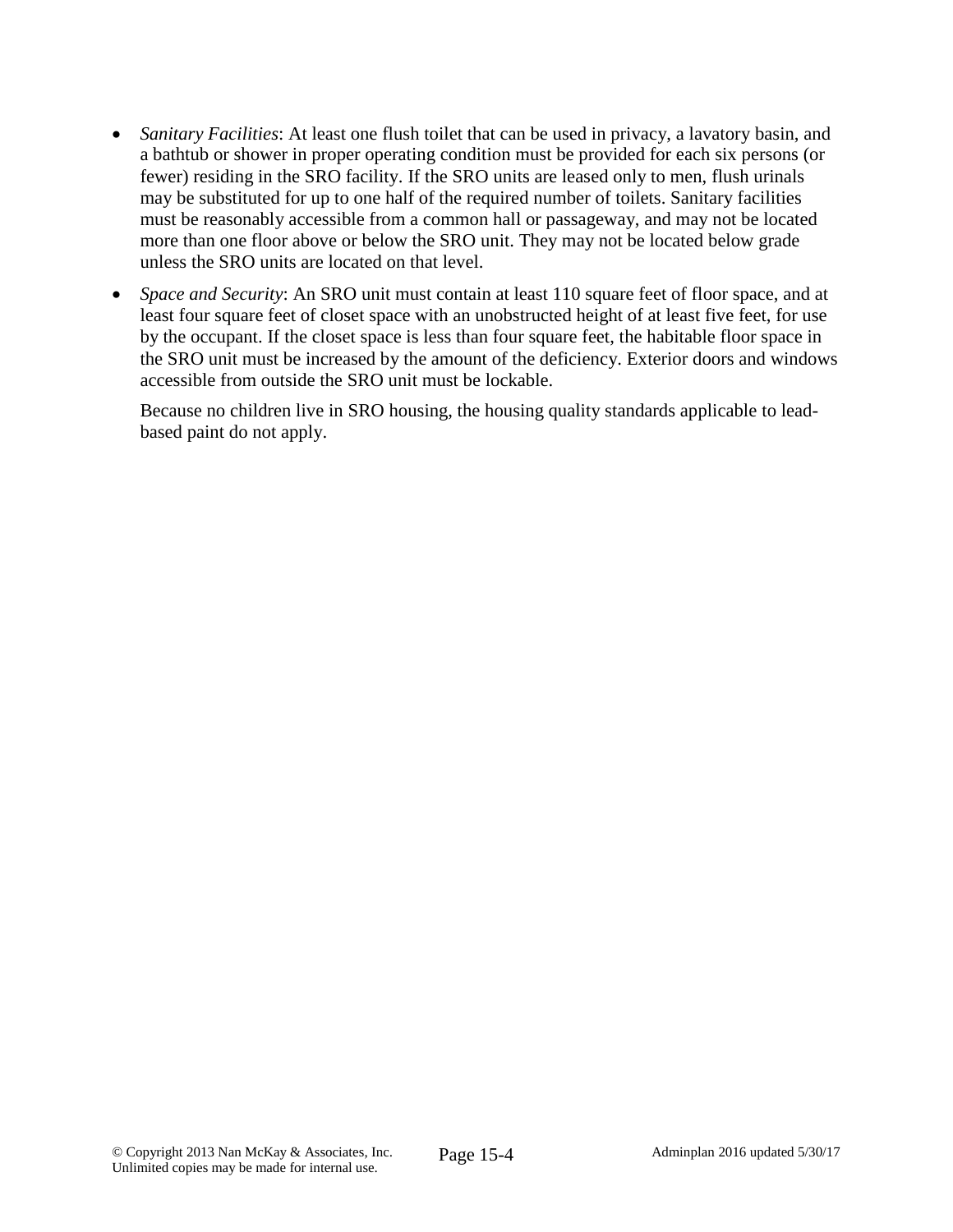# **PART II: CONGREGATE HOUSING**

[24 CFR 982.606 through 982.609]

### **15-II.A. OVERVIEW**

Congregate housing is intended for use by elderly persons or persons with disabilities. A congregate housing facility contains a shared central kitchen and dining area and a private living area for the individual household that includes at least a living room, bedroom and bathroom. Food service for residents must be provided.

If approved by the PHA, a family member or live-in aide may reside with the elderly person or person with disabilities. The PHA must approve a live-in aide if needed as a reasonable accommodation so that the program is readily accessible to and usable by persons with disabilities.

When providing HCV assistance in congregate housing, a separate lease and HAP contract are executed for each assisted family, and the standard form of the HAP contract is used.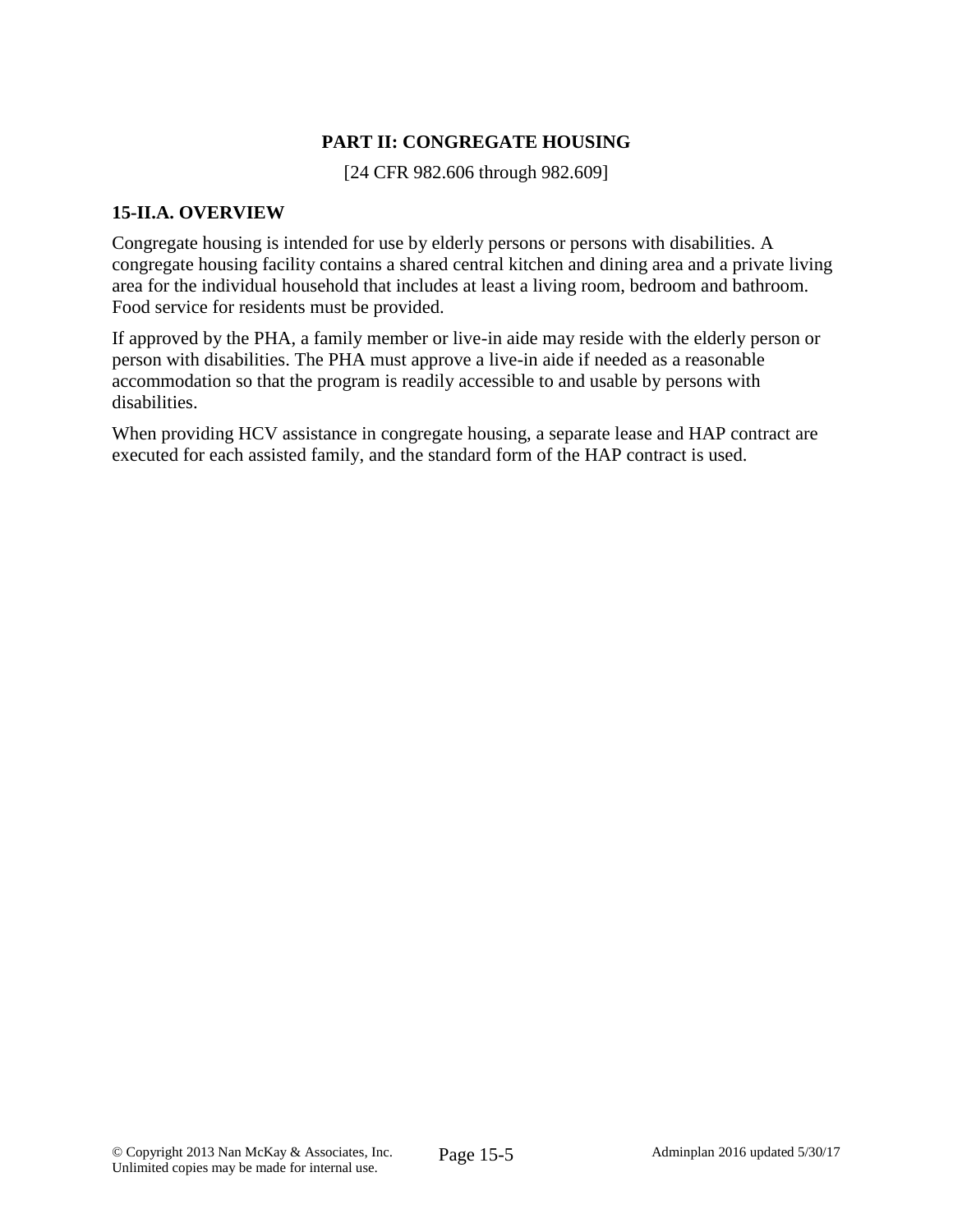# **15-II.B. PAYMENT STANDARD, UTILITY ALLOWANCE, AND HAP CALCULATION**

The payment standard for an individual unit in a congregate housing facility is based on the number of rooms in the private living area. If there is only one room in the unit (not including the bathroom or the kitchen, if a kitchen is provided), the PHA must use the payment standard for a zero-bedroom unit. If the unit has two or more rooms (other than the bathroom and the kitchen), the PHA must use the one-bedroom payment standard.

The HAP for an assisted occupant in a congregate housing facility is the lower of the applicable payment standard minus the TTP or the gross rent for the unit minus the TTP.

The gross rent for the unit for the purpose of calculating HCV assistance is the shelter portion (including utilities) of the resident's monthly housing expense only. The residents' costs for food service should not be included in the rent for a congregate housing unit.

# **15-II.C. HOUSING QUALITY STANDARDS**

HQS requirements as described in Chapter 8 apply to congregate housing except for the requirements stated below.

Congregate housing must have (1) a refrigerator of appropriate size in the private living area of each resident; (2) a central kitchen and dining facilities located within the premises and accessible to the residents, and (3) food service for the residents, that is not provided by the residents themselves.

The housing quality standards applicable to lead-based paint do not apply.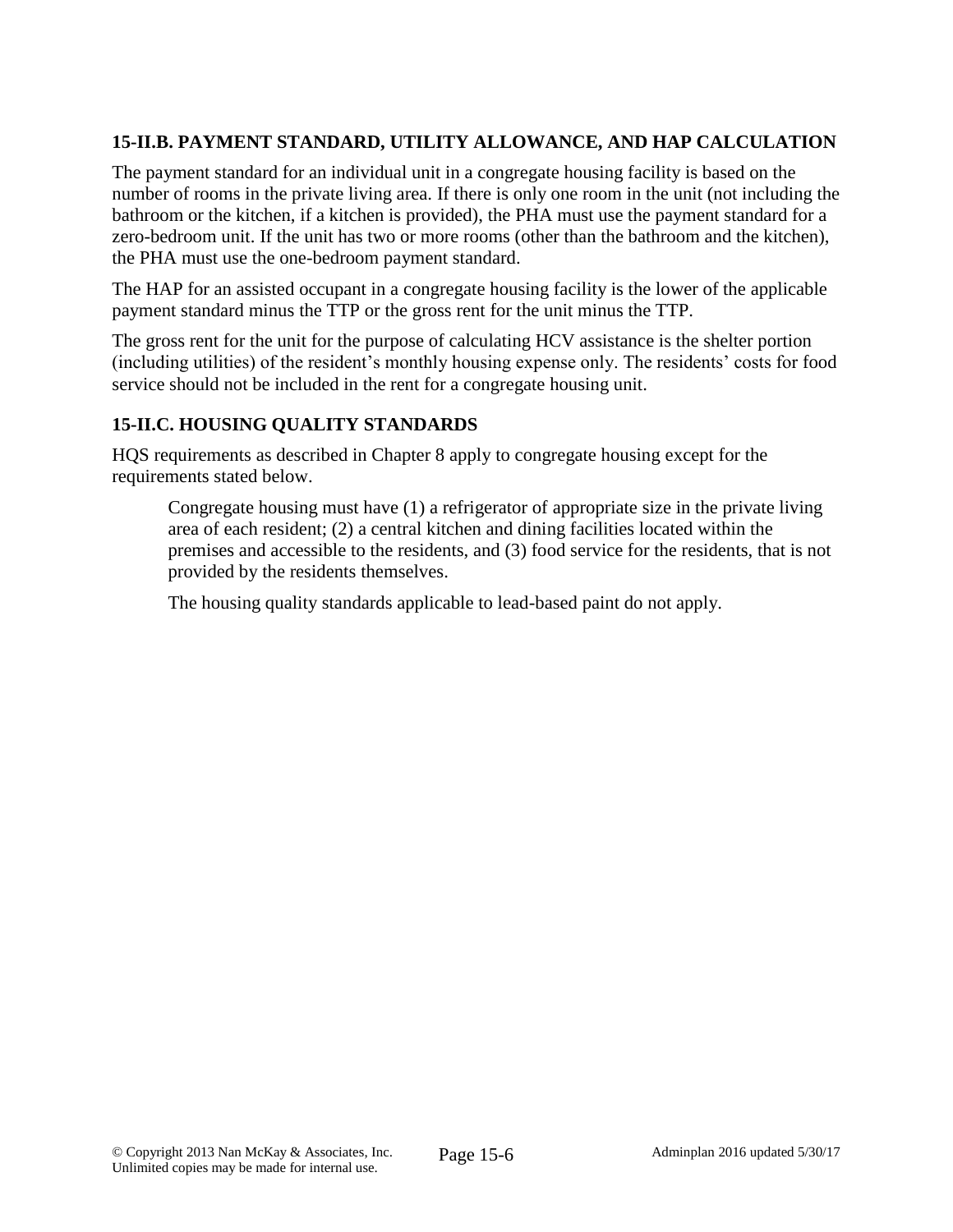# **PART III: GROUP HOME**

#### [24 CFR 982.610 through 982.614 and HCV GB p. 7-4]

### **15-III.A. OVERVIEW**

A group home is a state-licensed facility intended for occupancy by elderly persons and/or persons with disabilities. Except for live-in aides, all persons living in a group home, whether assisted or not, must be elderly persons or persons with disabilities. Persons living in a group home must not require continuous medical or nursing care.

A group home consists of bedrooms for residents, which can be shared by no more than two people, and a living room, kitchen, dining area, bathroom, and other appropriate social, recreational, or community space that may be shared with other residents.

No more than 12 persons may reside in a group home including assisted and unassisted residents and any live-in aides.

If approved by the PHA, a live-in aide may live in the group home with a person with disabilities. The PHA must approve a live-in aide if needed as a reasonable accommodation so that the program is readily accessible to and usable by persons with disabilities.

When providing HCV assistance in a group home, a separate lease and HAP contract is executed for each assisted family, and the standard form of the HAP contract is used.

## **15-III.B. PAYMENT STANDARD, UTILITY ALLOWANCE, AND HAP CALCULATION**

Unless there is a live-in aide, the family unit size for an assisted occupant of a group home must be zero- or one-bedroom, depending on the PHA's subsidy standard. If there is a live-in aide, the aide must be counted in determining the household's unit size.

The payment standard used to calculate the HAP is the lower of the payment standard for the family unit size or the prorata share of the payment standard for the group home size. The prorata share is calculated by dividing the number of persons in the assisted household by the number of persons (assisted and unassisted) living in the group home.

The HAP for an assisted occupant in a group home is the lower of the payment standard minus the TTP or the gross rent minus the TTP.

The utility allowance for an assisted occupant in a group home is the prorata share of the utility allowance for the group home.

The rents paid for participants residing in group homes are subject to generally applicable standards for rent reasonableness. The rent for an assisted person must not exceed the prorata portion of the reasonable rent for the group home. In determining reasonable rent, the PHA should consider whether sanitary facilities and facilities for food preparation and service are common facilities or private facilities.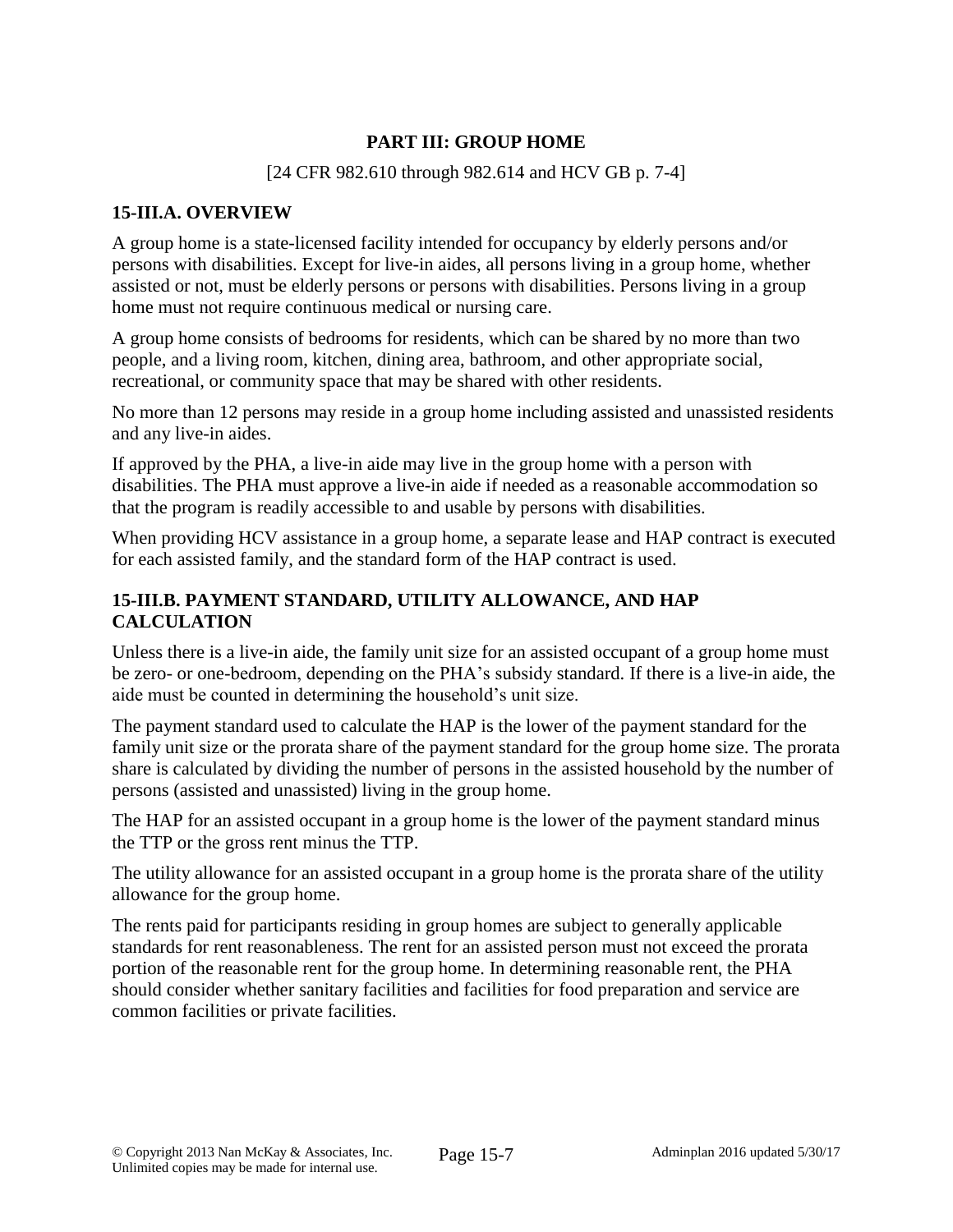# **15-III.C. HOUSING QUALITY STANDARDS**

HQS requirements described in Chapter 8 apply to group homes except for the requirements stated below.

- *Sanitary Facilities*: A group home must have at least one bathroom in the facility, with a flush toilet that can be used in privacy, a fixed basin with hot and cold running water, and a shower or bathtub with hot and cold running water. A group home may contain private or common bathrooms. However, no more than four residents can be required to share a bathroom.
- *Food Preparation and Service*: Group home units must contain a kitchen and dining area with adequate space to store, prepare, and serve food. The facilities for food preparation and service may be private or may be shared by the residents. The kitchen must contain a range, an oven, a refrigerator, and a sink with hot and cold running water. The sink must drain into an approvable public or private disposal system.
- *Space and Security*: Group homes must contain at least one bedroom of appropriate size for every two people, and a living room, kitchen, dining area, bathroom, and other appropriate social, recreational, or community space that may be shared with other residents.
- *Structure and Material*: To avoid any threat to the health and safety of the residents, group homes must be structurally sound. Elevators must be in good condition. Group homes must be accessible to and usable by residents with disabilities.
- *Site and Neighborhood*: Group homes must be located in a residential setting. The site and neighborhood should be reasonably free from hazards to the health, safety, and general welfare of the residents, and should not be subject to serious adverse conditions, such as:
	- Dangerous walks or steps
	- Instability
	- Flooding, poor drainage
	- Septic tank back-ups
	- Sewage hazards
	- Mud slides
	- Abnormal air pollution
	- Smoke or dust
	- Excessive noise
	- Vibrations or vehicular traffic
	- Excessive accumulations of trash
	- Vermin or rodent infestation, and
	- Fire hazards.

The housing quality standards applicable to lead-based paint do not apply.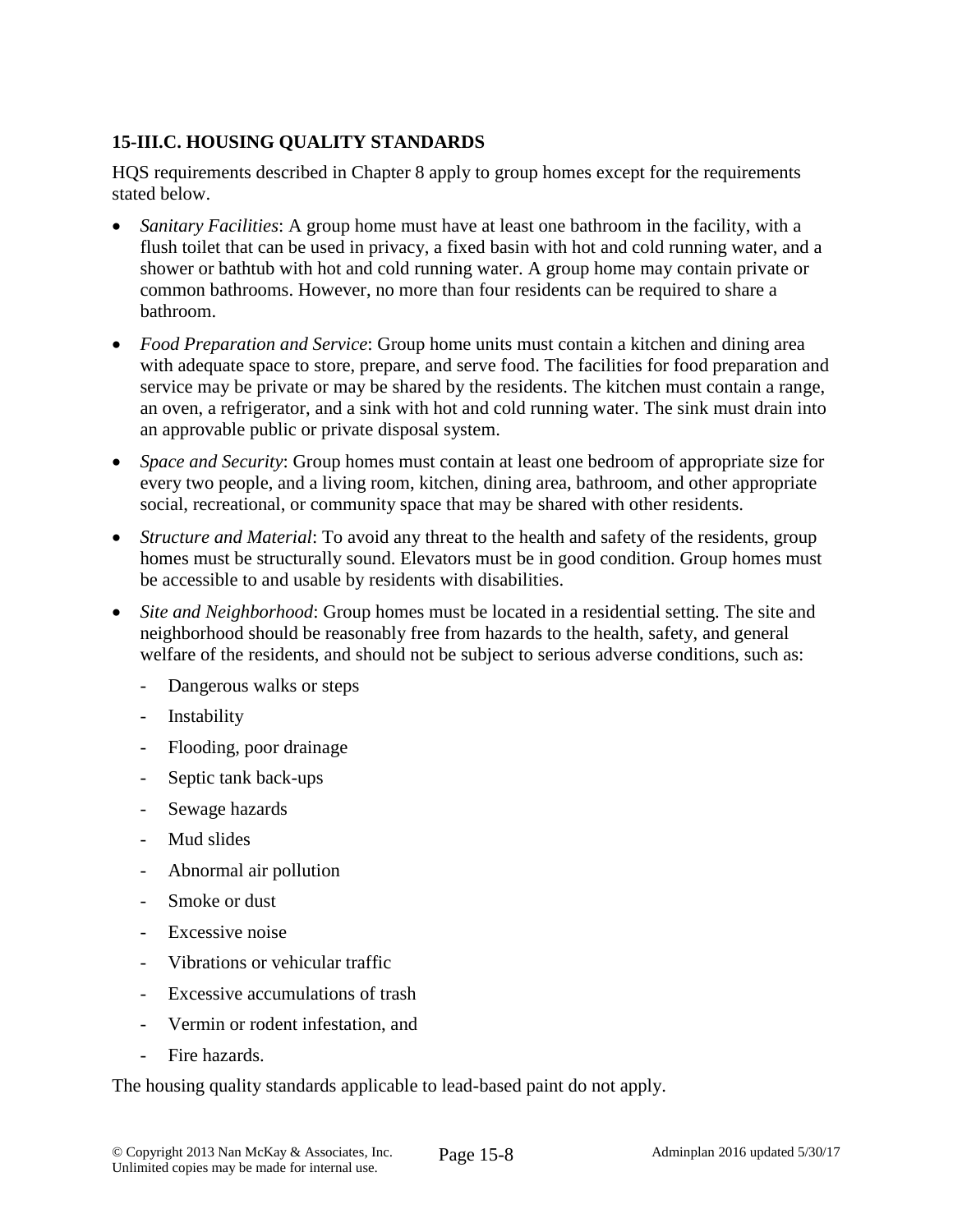# **PART IV: SHARED HOUSING**

[24 CFR 982.615 through 982.618]

#### **15-IV.A. OVERVIEW**

Shared housing is a single housing unit occupied by an assisted family and another resident or residents. The shared unit consists of both common space for use by the occupants of the unit and separate private space for each assisted family.

An assisted family may share a unit with other persons assisted under the HCV program or with other unassisted persons. The owner of a shared housing unit may reside in the unit, but housing assistance may not be paid on behalf of the owner. The resident owner may not be related by blood or marriage to the assisted family.

If approved by the PHA, a live-in aide may reside with the family to care for a person with disabilities. The PHA must approve a live-in aide if needed as a reasonable accommodation so that the program is readily accessible to and usable by persons with disabilities.

When providing HCV assistance in shared housing, a separate lease and HAP contract are executed for each assisted family, and the standard form of the HAP contract is used.

#### **15-IV.B. PAYMENT STANDARD, UTILITY ALLOWANCE AND HAP CALCULATION**

The payment standard for a family in shared housing is the lower of the payment standard for the family unit size or the prorata share of the payment standard for the shared housing unit size.

The prorata share is calculated by dividing the number of bedrooms available for occupancy by the assisted family in the private space by the total number of bedrooms in the unit.

The HAP for a family in shared housing is the lower of the payment standard minus the TTP or the gross rent minus the TTP. The utility allowance for an assisted family living in shared housing is the prorata share of the utility allowance for the shared housing unit.

The rents paid for families living in shared housing are subject to generally applicable standards for rent reasonableness. The rent paid to the owner for the assisted family must not exceed the pro-rata portion of the reasonable rent for the shared unit. In determining reasonable rent, the PHA should consider whether sanitary and food preparation areas are private or shared.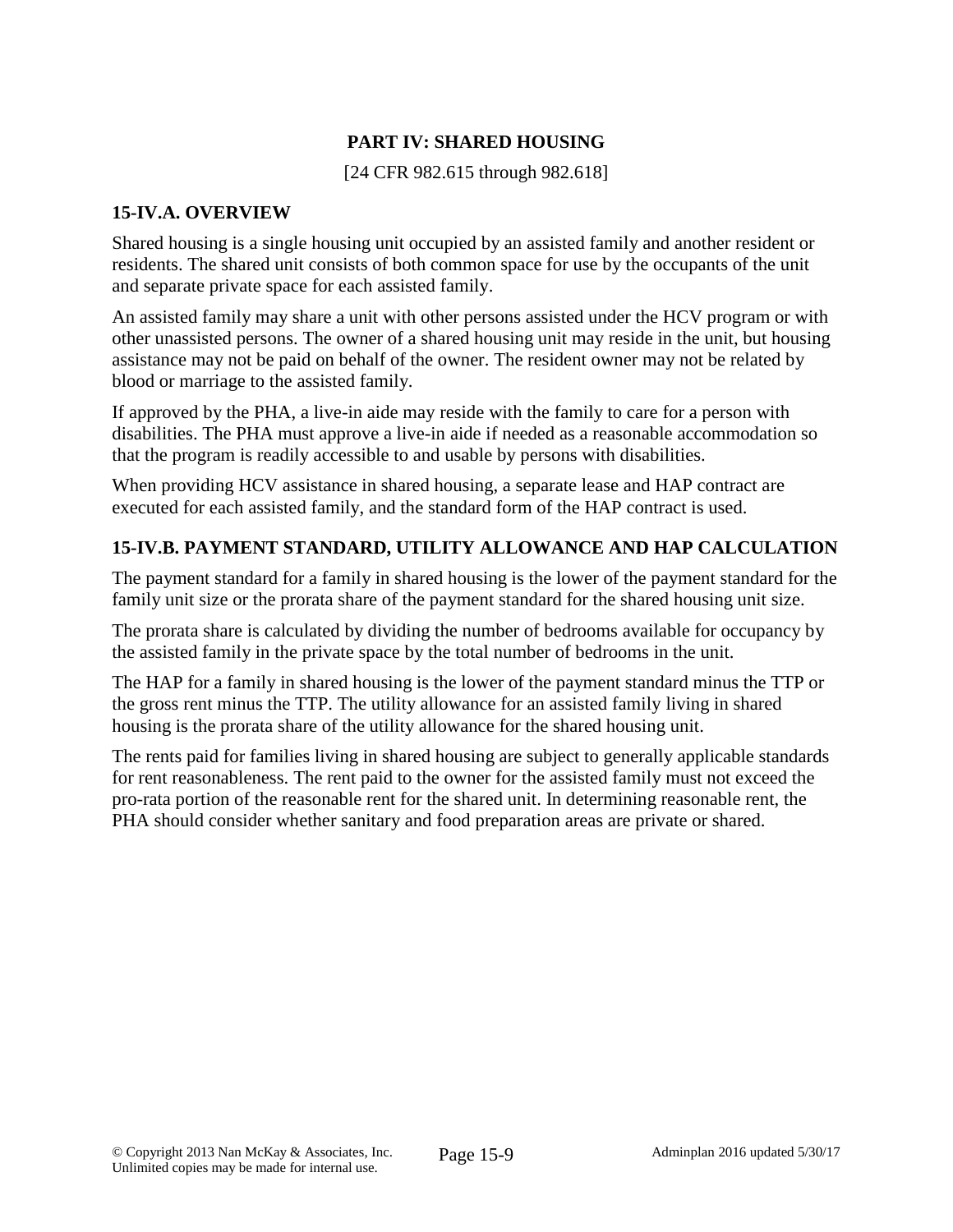# **15-IV.C. HOUSING QUALITY STANDARDS**

The PHA may not give approval to reside in shared housing unless the entire unit, including the portion of the unit available for use by the assisted family under its lease, meets the housing quality standards.

HQS requirements described in Chapter 8 apply to shared housing except for the requirements stated below.

- *Facilities Available for the Family*: Facilities available to the assisted family, whether shared or private, must include a living room, a bathroom, and food preparation and refuse disposal facilities.
- *Space and Security*: The entire unit must provide adequate space and security for all assisted and unassisted residents. The private space for each assisted family must contain at least one bedroom for each two persons in the family. The number of bedrooms in the private space of an assisted family must not be less than the family unit size. A zero-bedroom or one-bedroom unit may not be used for shared housing.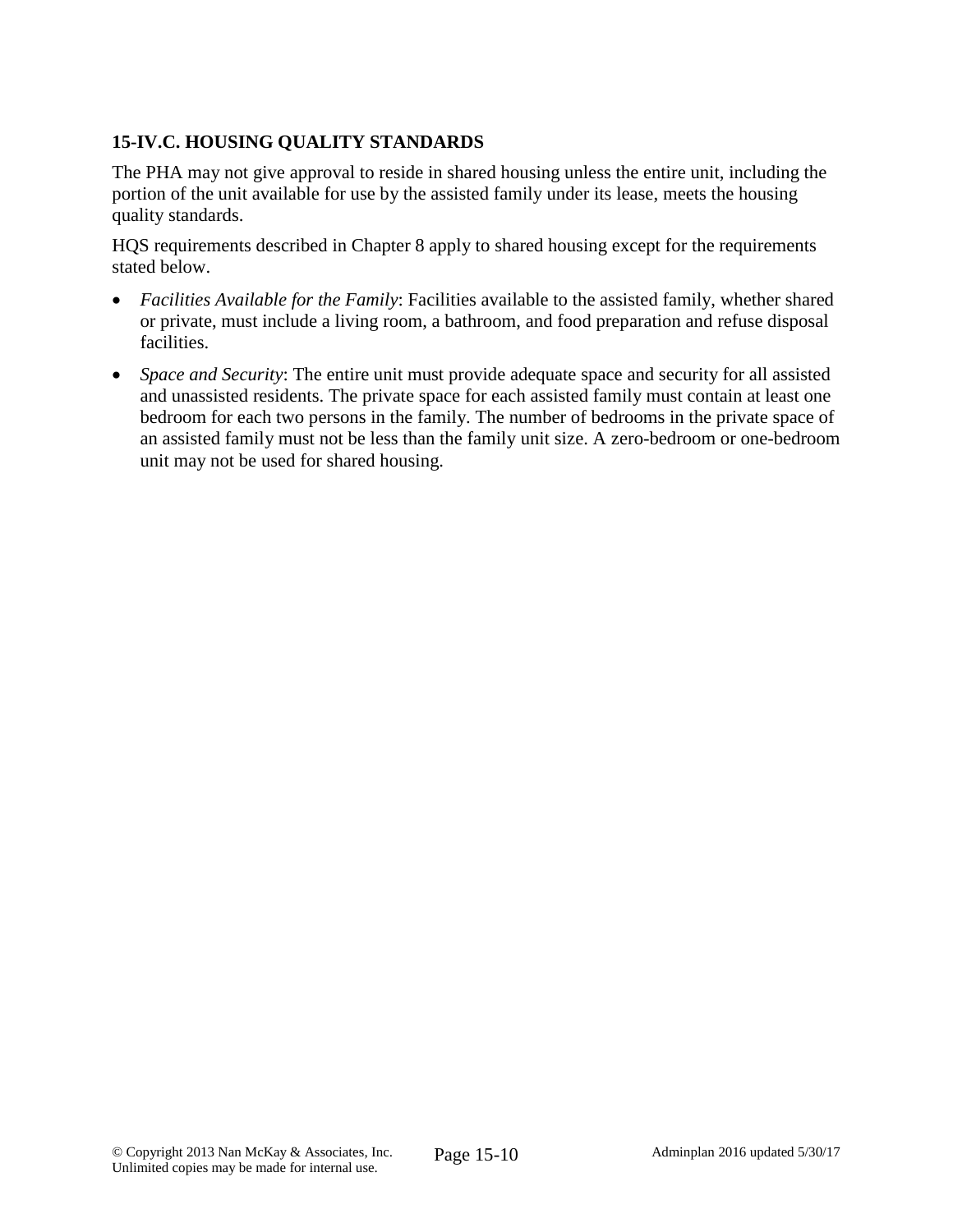# **PART V: COOPERATIVE HOUSING**

[24 CFR 982.619]

#### **15-V.A. OVERVIEW**

This part applies to rental assistance for a cooperative member residing in cooperative housing. It does not apply to assistance for a cooperative member who has purchased membership under the HCV homeownership option, or to rental assistance for a family that leases a cooperative housing unit from a cooperative member.

A cooperative is a form of ownership (nonprofit corporation or association) in which the residents purchase memberships in the ownership entity. Rather than being charged "rent" a cooperative member is charged a "carrying charge."

When providing HCV assistance in cooperative housing, the standard form of the HAP contract is used.

# **15-V.B. PAYMENT STANDARD, UTILITY ALLOWANCE AND HAP CALCULATION**

The payment standard and utility allowance are determined according to regular HCV program requirements.

The HAP for a cooperative housing unit is the lower of the payment standard minus the TTP or the monthly carrying charge for the unit, plus any utility allowance, minus the TTP. The monthly carrying charge includes the member's share of the cooperative debt service, operating expenses, and necessary payments to cooperative reserve funds. The carrying charge does not include down payments or other payments to purchase the cooperative unit or to amortize a loan made to the family for this purpose.

## **15-V.C. HOUSING QUALITY STANDARDS**

All standard HQS requirements apply to cooperative housing units. There are no additional HQS requirements.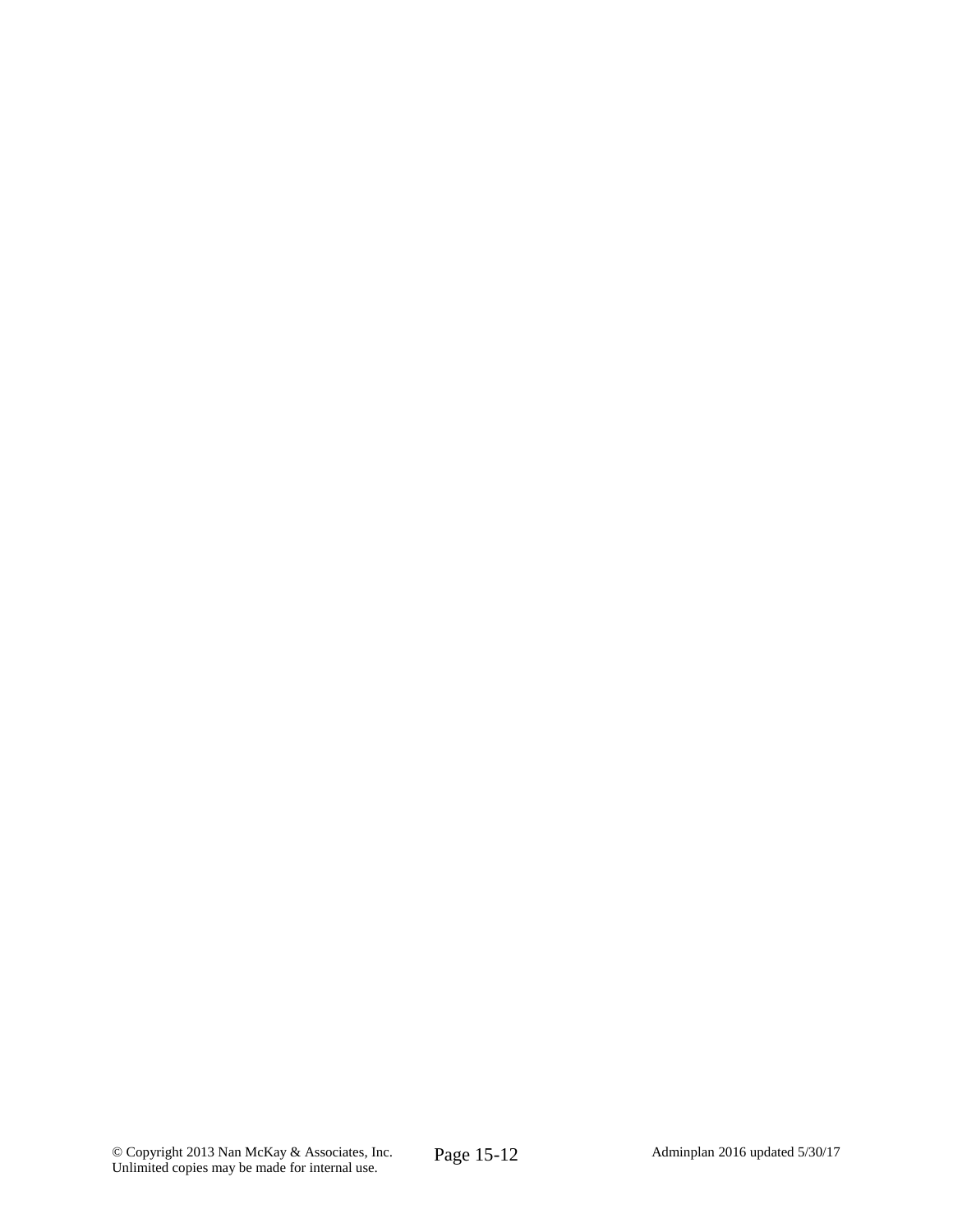## **PART VI: MANUFACTURED HOMES**

[24 CFR 982.620 through 982.624]

### **15-VI.A. OVERVIEW**

A manufactured home is a manufactured structure, transportable in one or more parts that is built on a permanent chassis, and designed for use as a principal place of residence. HCV-assisted families may occupy manufactured homes in two different ways.

(1) A family can choose to rent a manufactured home already installed on a space and the PHA must permit it. In this instance program rules are the same as when a family rents any other residential housing, except that there are special HQS requirements as provided in 15-VI.D below.

(2) HUD also permits an otherwise eligible family that owns a manufactured home to rent a space for the manufactured home and receive HCV assistance with the rent for the space as well as certain other housing expenses. PHAs may, but are not required to, provide assistance for such families.

## **15-VI.B. SPECIAL POLICIES FOR MANUFACTURED HOME OWNERS WHO LEASE A SPACE**

#### **Family Income**

In determining the annual income of families leasing manufactured home spaces, the value of the family's equity in the manufactured home in which the family resides is not counted as a family asset.

#### **Lease and HAP Contract**

There is a separate Tenancy Addendum (Form 52642-a) and separate HAP Contract (Form 52642) for this special housing type.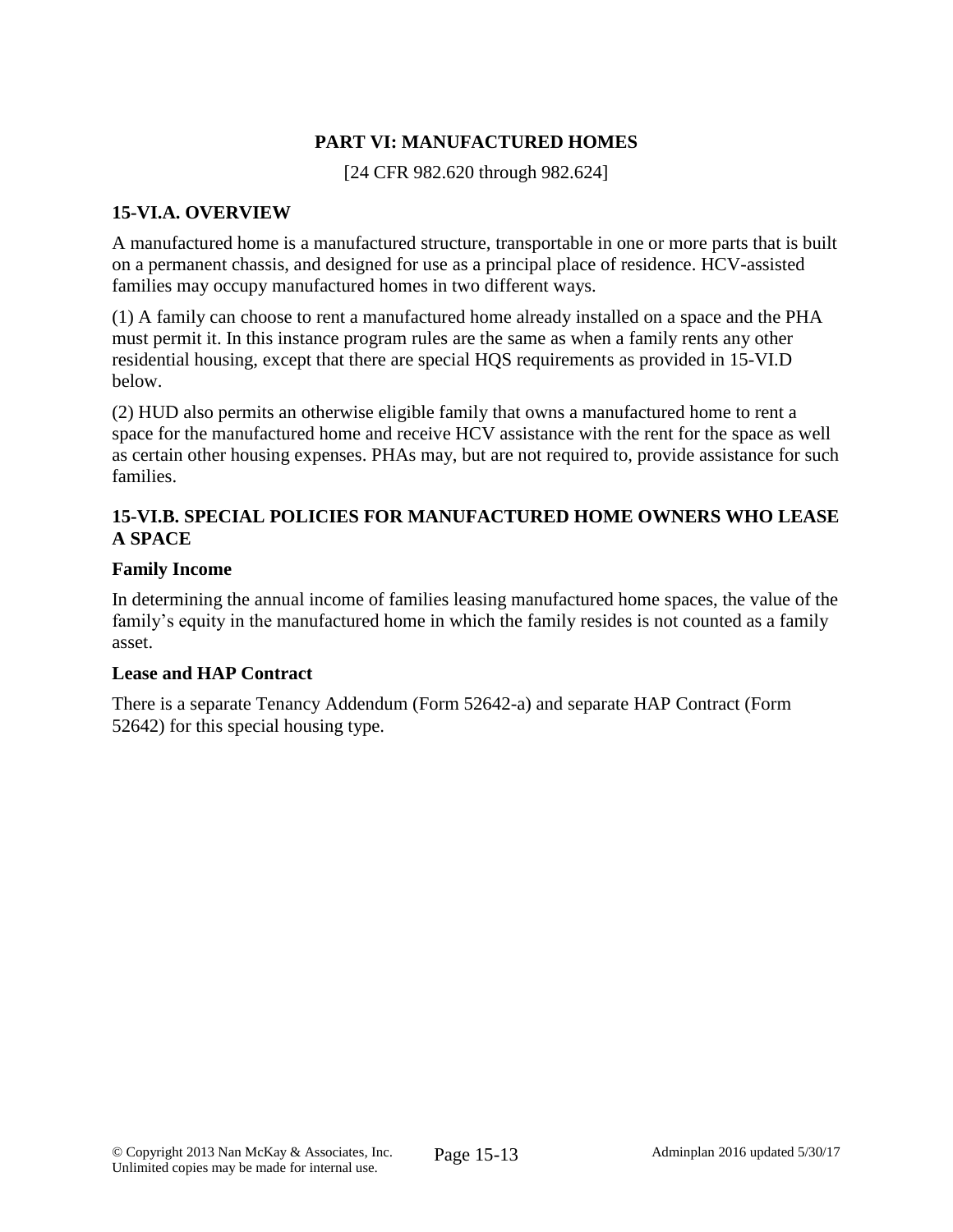# **15-VI.C. PAYMENT STANDARD, UTILITY ALLOWANCE AND HAP CALCULATION**

## **Payment Standards**

The PHA payment standard for manufactured homes is determined in accordance with 24 CFR 982.505 and is the payment standard used for the PHA's HCV program. It is based on the applicable FMR for the area in which the manufactured home space is located.

The payment standard for the family is the lower of the family unit size (voucher size) or the payment standard for the number of bedrooms in the manufactured home.

## **Utility Allowance**

The PHA must establish utility allowances for manufactured home space rental. For the first 12 months of the initial lease term only, the allowance must include an amount for a utility hook-up charge if the family actually incurred a hook-up charge because of a move. This allowance will not be given to a family that leases in place. Utility allowances for manufactured home space must not include the costs of digging a well or installing a septic system.

If the amount of the monthly assistance payment for a family exceeds the monthly rent for the manufactured home space (including the owner's monthly management and maintenance charges), the PHA may pay the remainder to the family, lender, or utility company.

# **Space Rent**

The rent for the manufactured home space (including other eligible housing expenses) is the total of:

- The rent charged for the manufactured home space:
- Owner maintenance and management charges for the space;
- The monthly payments made by the family to amortize the cost of purchasing the manufactured home, including any required insurance and property taxes; and
- The applicable allowance for tenant-paid utilities.

## **Amortization Costs**

The monthly payment made by the family to amortize the cost of purchasing the manufactured home is the debt service established at the time of application to a lender for financing the purchase of the manufactured home if monthly payments are still being made. Any increase in debt service due to refinancing after purchase of the home may not be included in the amortization cost. Debt service for set-up charges incurred by a family may be included in the monthly amortization payments made by the family. In addition, set-up charges incurred before the family became an assisted family may be included in the amortization cost if monthly payments are still being made to amortize the charges.

## **Housing Assistance Payment**

The HAP for a manufactured home space under the housing choice voucher program is the lower of the payment standard minus the TTP or the manufactured home space rent (including other eligible housing expenses) minus the TTP.